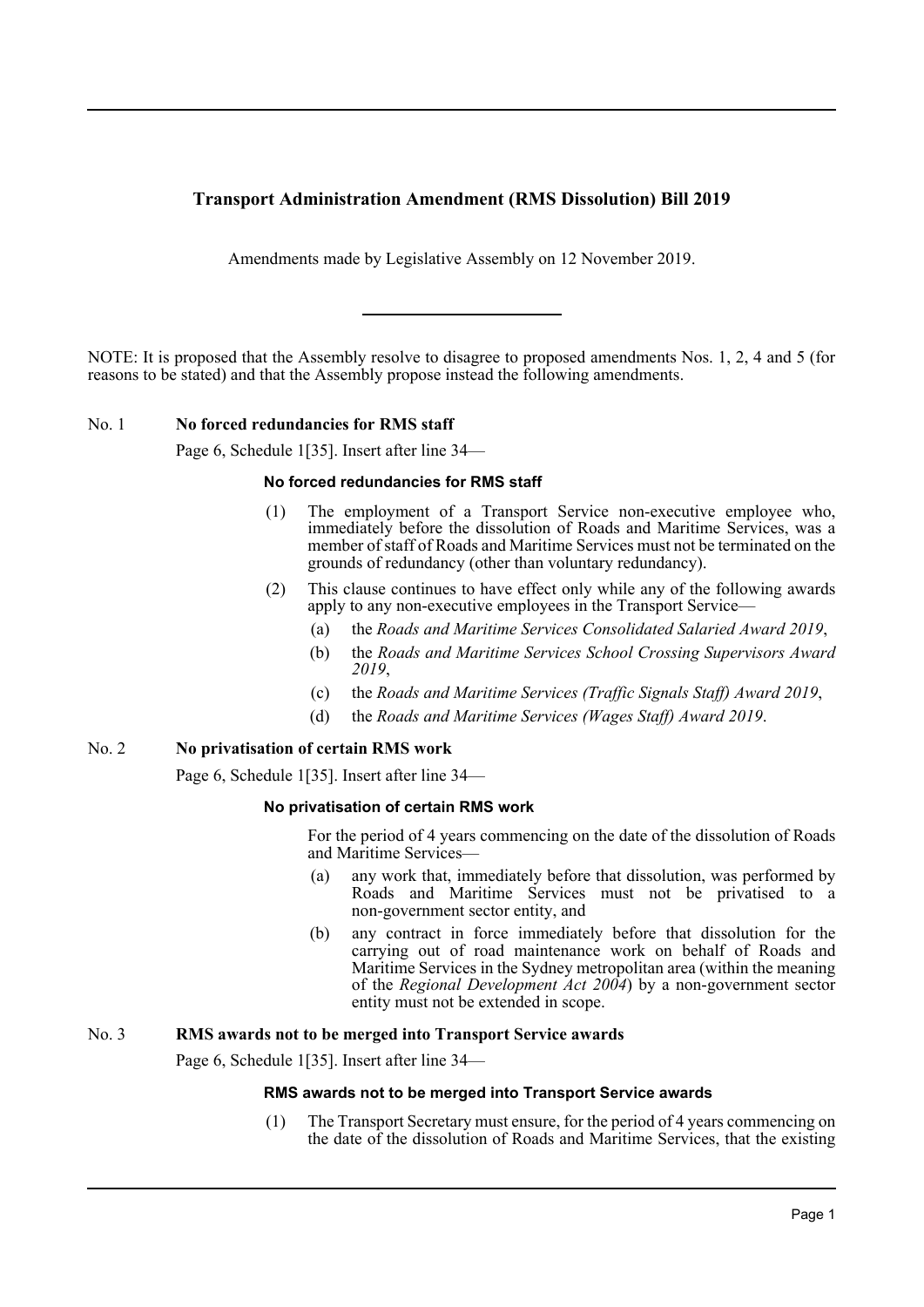RMS awards are maintained as separate awards and are not combined with any other award applying to employees in the Transport Service.

- (2) Subclause (1) does not apply to an existing RMS award if all the industrial organisations that are parties to the award consent to the combination.
- (3) In this clause, *existing RMS award* means the following—
	- (a) the *Roads and Maritime Services Consolidated Salaried Award 2019*,
	- (b) the *Roads and Maritime Services School Crossing Supervisors Award 2019*,
	- (c) the *Roads and Maritime Services (Traffic Signals Staff) Award 2019*,
	- (d) the *Roads and Maritime Services (Wages Staff) Award 2019*.

## No. 4 **Disputes may be resolved by Industrial Relations Commission**

Page 6, Schedule 1[35]. Insert after line 34—

#### **Certain industrial disputes regarding dissolution of RMS may be resolved by Industrial Relations Commission**

- (1) If a person who, immediately before the dissolution of Roads and Maritime Services, was a member of staff of Roads and Maritime Services to whom an RMS award applied is of the opinion that the person has been materially disadvantaged by that dissolution or actions directly consequent on that dissolution, the person, or an industrial organisation acting on behalf of the person, may apply to the Industrial Relations Commission to have the matter determined by conciliation and, if necessary, arbitration.
- (2) However, the person, or industrial organisation acting on behalf of the person, before making the application to the Industrial Relations Commission under subclause  $(1)$ , must follow the dispute settlement procedure set out in the applicable RMS award as far as is reasonably practicable in the circumstances.
- (3) The Industrial Relations Commission may conduct the dispute resolution process in a manner that the Commission considers appropriate.
- (4) The Industrial Relations Commission may make orders in relation to the matter that the Commission considers are fair and reasonable in the circumstances.
- (5) If a Transport Service senior executive or Transport Service senior manager who, immediately before the dissolution of Roads and Maritime Services, was a member of staff of Roads and Maritime Services is of the opinion that the executive or manager has been materially disadvantaged by that dissolution or actions directly consequent on that dissolution, the executive or manager, or an industrial organisation acting on behalf of the executive or manager, may apply to the Transport Secretary to review the matter.
- (6) The Transport Secretary may, after reviewing the matter, make directions that the Transport Secretary considers are fair and reasonable in the circumstances.
- (7) The Transport Secretary may delegate any of the Transport Secretary's functions under subclauses (5) and (6) to a person employed in the Transport Service.
- (8) In this clause—

*industrial organisation* means—

- (a) an industrial organisation of employees within the meaning of the *Industrial Relations Act 1996*, or
- (b) an association of employees registered as an organisation under the *Fair Work (Registered Organisations) Act 2009* of the Commonwealth.

*RMS award* means the following—